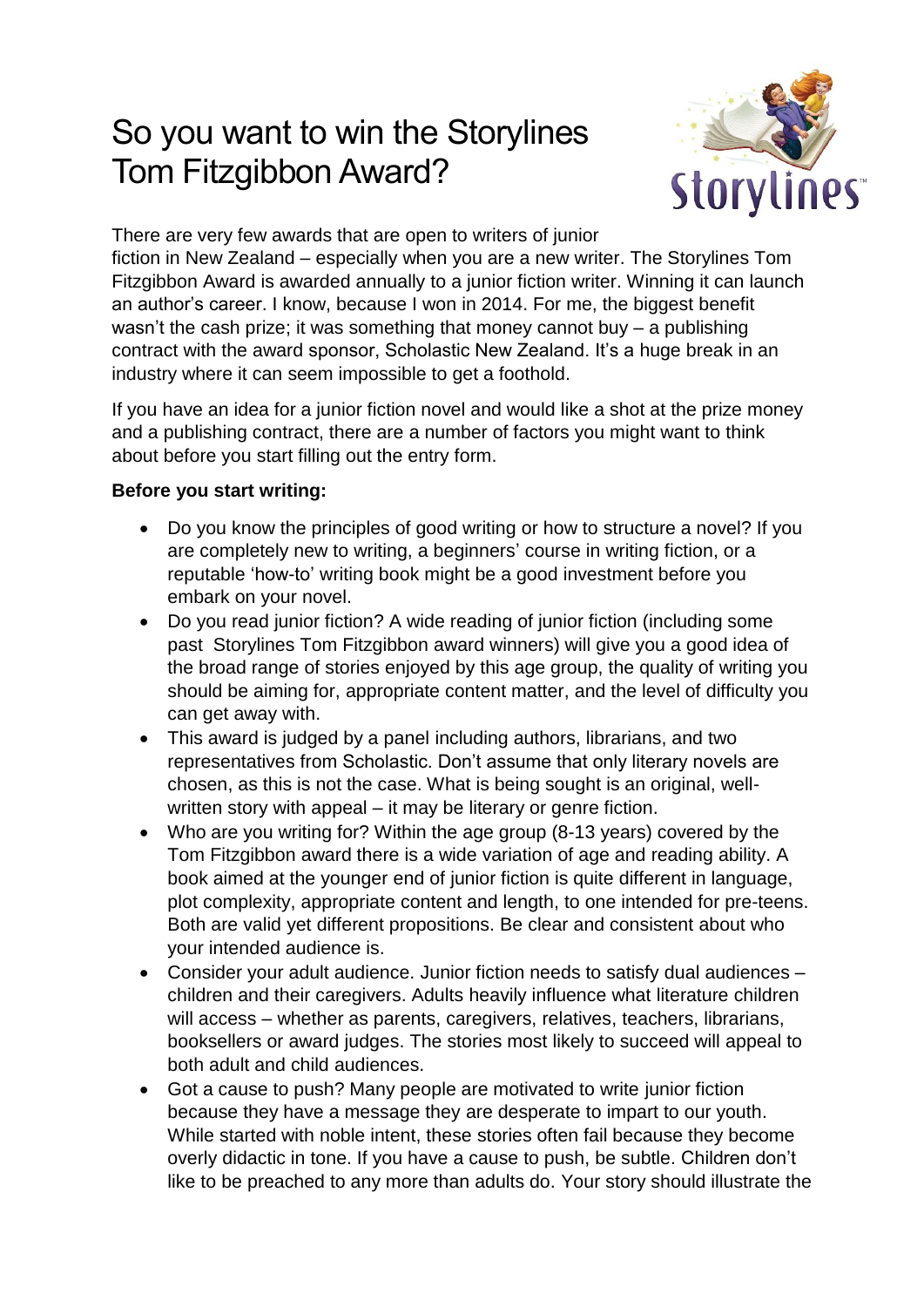principle you are passionate about rather than spell it out. Oft-quoted advice is: "Show, don't tell".

• Trying to pick what might be popular? Attempting to write a novel based on what is already popular, or on someone's guess about what might become popular, is seldom a good idea. By the time you finish writing it, that genre or hot topic may be yesterday's news. Writing a story you feel excited about is always the best idea. Your passion for your story needs to sustain you through the long process of writing it, and infuse itself into your writing.

#### **Getting going:**

- There is no one correct way to write a junior fiction novel. Some plan, some do not. Some start at the end, others at the beginning or somewhere in between. The main trick to writing a novel is to keep going. Work on your novel every day if possible. Banish excuses. (Believe it or not, most of us also have to write our novels whilst bringing up children and/or holding down jobs.) Did anyone tell you it would be easy? ... I hope not!
- Watch out for outdated stereotypes the world has changed since many writers grew up. Outdated stereotypes (for example, girls always preparing the picnic lunch while the boys always do the scouting) can pop out onto the page unconsciously and they *will* lose you fans.
- Is your dialogue real? If you don't have much contact with children, check that your child characters are speaking authentically. Find a (non-creepy) way to listen to how kids interact.
- Be conscious in everything you do. Word choices, sentence structure, balance of dialogue, description and action, chapter lengths... the list is long. The choices you make become your style as well as impacting on the accessibility and readability of your story.
- Be original. There is a place in the world for fan fiction... this award is not it.
- Did I mention that you should keep going?!

### **Finished. But is it ready?**

- It can be tempting to finish your story in a rush to meet the award deadline. Resist the temptation to fire off your entry nanoseconds after typing THE END. Often a story will benefit from being set aside (for six weeks or more). Only then can you return to it with a fresh eye, allowing you to see the changes it needs.
- Has your masterpiece been proofread? If you are fortunate enough to win the Storylines Tom Fitzgibbon award, your manuscript will be groomed to perfection by a professional editor from Scholastic. But don't assume that this means it is okay to submit an unproofed entry. Like a diamond, your manuscript will shine many times brighter if it is flawless. Excessive errors will make the story difficult to read and detract from the judges' enjoyment of it. But you needn't shell out for a professional edit. Fastidious, grammar-loving friends make perfect proofreaders. They are usually obscenely delighted to help you weed out those pesky grammar errors and point out plot holes.